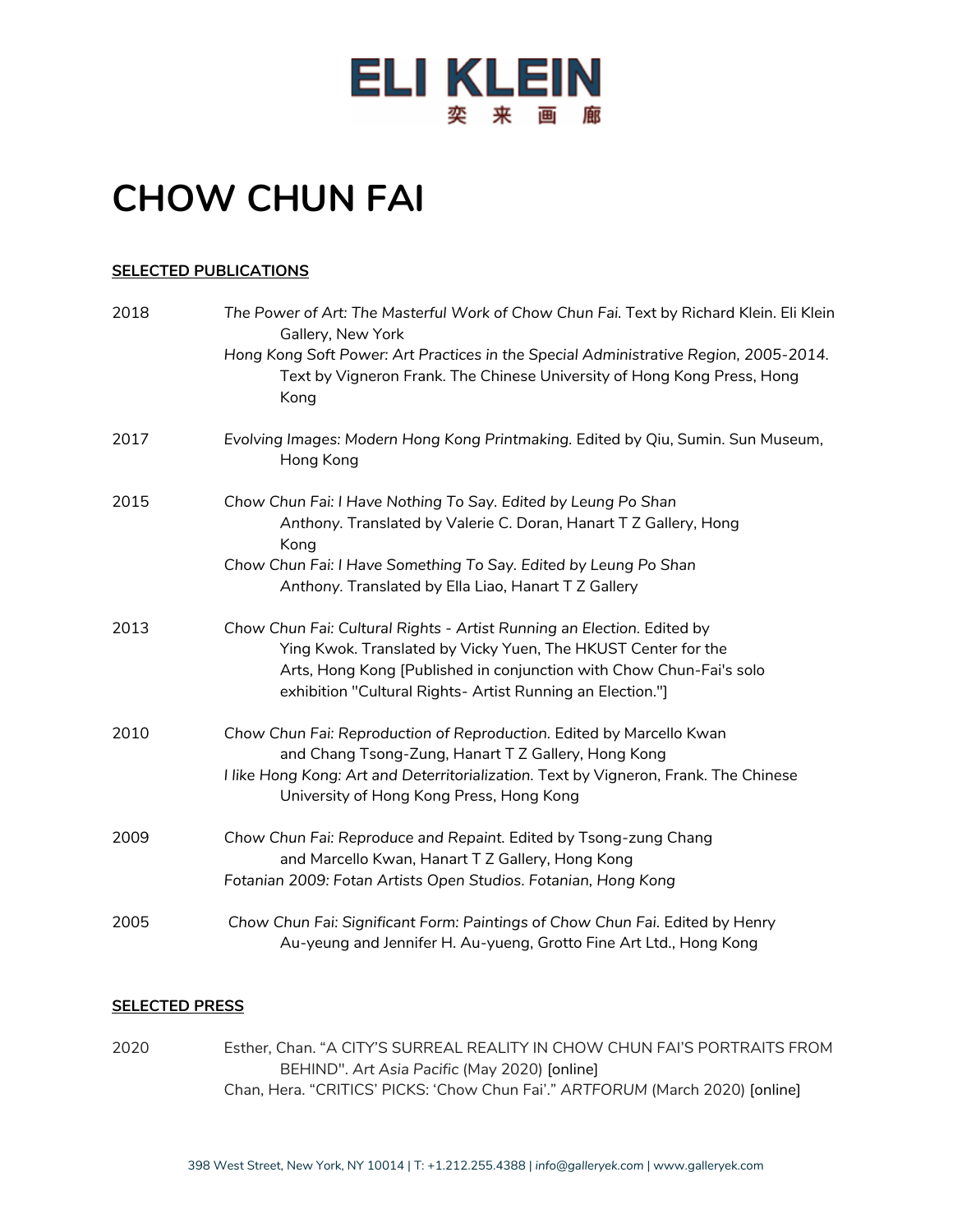| Gutmingwater. "A Sigh That Coincides with the Classic Movie Series — On Chow |  |
|------------------------------------------------------------------------------|--|
| Chun Fai's 'Portraits from Behind '." Stand News (March 27, 2020) [online]   |  |

- Lee, Christie. "A Painter in Protest: Chow Chun-Fai Confronts Hong Kong's Unrest." *ZOLIMA City Magazine* (Hong Kong) (March 26, 2020) [online]
- Tsui, Enid. "How the coronavirus pandemic has forced art fairs and galleries online." *Post Magazine*, *South China Morning Post* (March 26, 2020) [online]
- Tsang, Ka Fai. "Chow Chun Fai's Solo Exhibition 'Portraits from Behind', Paint Out the Reality of Hong Kong in 2019." *Stand News* (March 20, 2020) [online]
- Editorial Office. "[Exhibition] Chow Chun Fai's Solo Exhibition: 'Portraits from Behind' of Hong Kong People in Campaign." *LIFESTYLE JOURNAL* (March 14, 2020) [online]
- Yu, Riyi. "Chow Chun Fai's Puzzle of Historical Painting that Sees Big from Small [*The Culturist* Interview]. " *The Culturist* (March 14, 2020) [online]
- Bhargava, Aaina. "Hong Kong protest art: 'dystopia' of street violence captured in paintings taut with emotion." *South China Morning Post* (March 14, 2020)
- Xu, Lixia. "Artist Chow Chun Fai: Rebirth After Seeing the Fire in Painting." *Ming Pao Weekly* (March 13, 2020 ) [online]
- Zheng, Tianyi. "[The Rebellion Figure] Depicting the Back of Protesters, Chow Chun Fai Records Reality Surrealistically. " *Apple Daily* (March 11, 2020) [online]
- Giles, Oliver. "The Factory: How 6 Hong Kong Artists Transformed Industrial Buildings Into A Buzzing Creative Community." *Tatler Hong Kong* (March 10, 2020) [online]
- Zheng, Qingyun. "[Interview] The Artist's Coldness and Hotness Chow Chun Fai: The 2019 Hong Kong Protests Paintings That Were Meant to be Go Nowhere." *Stand News* (March 6, 2020) [online]
- Pan, Xiaotong. "Ways of Seeing: Backs of Protesters, Concentrated Freeze Moment." *Ming Pao Daily* (Hong Kong) (March 1, 2020) [online]
- 2018 Chan, Wai Man. "Artist Creates Painting to Celebrate Pak Suet Sin's Birthday, Showing Classic Play Scenes Again." *Apple Daily* (May 2018) [online]
	- Wang, Manling. "Nine Artists Pay Tribute to Pak Suet Sin." *Ming Pao Weekly* (Hong Kong) (May 19, 2018) [online]
- 2017 McMahon, Katherine. "Habitat: Studio Visits With Artists in Hong Kong." *ART News* (July 19, 2017)
	- Gao, Sally. "10 Contemporary Hong Kong Artists You Should Know." *Culture Trip* (April 16, 2017)
	- Ives, Mike. "As Hong Kong Ponders Its Future Under Beijing, Politics Infuses Its Art." *The New York Times* (March 30, 2017)
	- Su, Yuan. "Viewing Printmaking from a Brand New Perspective." *Sing Tao Daily* (Hong Kong) (June 4, 2017)
- 2016 Lee, Christie. "Chow Chun Fai's (A)Political Art." *COBO Social* (December 13, 2016) Cascone, Sarah. "8 Art Events to See in New York This Week." *Artnet News* (October 26, 2016)
	- "At The Same Time You Want To See Takeshi Kaneshiro, Tony Leung in New York?" *American Chinese Network, Sinovision* (October 22, 2016)
	- Chow, Vivienne. "Major Auction Houses Focus on 'Undervalued' Hong Kong Artworks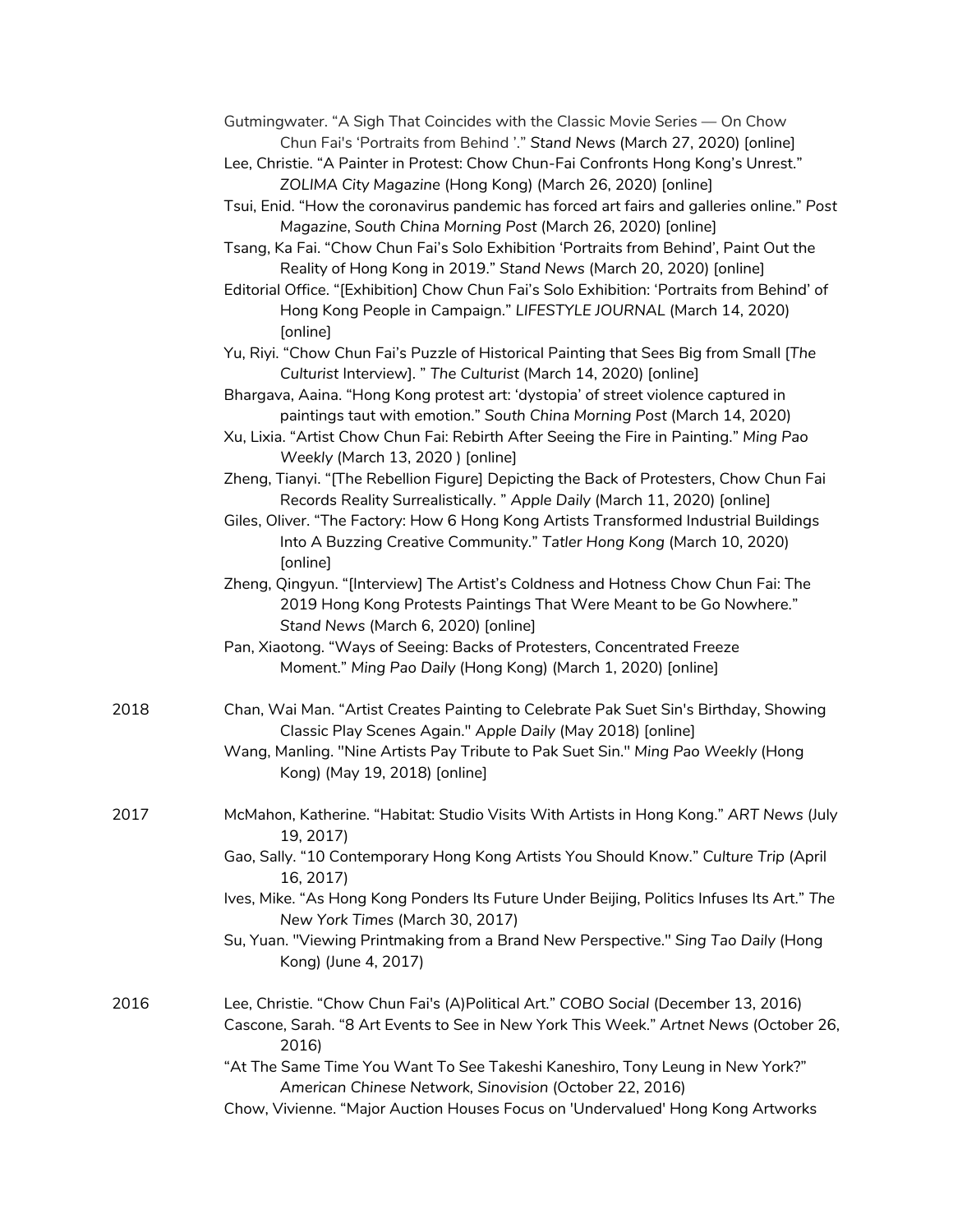|      | amid Economic Downturn." South China Morning Post, South China Morning<br>Post International Edition (February 25, 2016)                                                                                                                                                                                                                                                                                                                                                                                                                                                                                                                                                                                                                                                                                                                                                                                                                                                                                                                                                                                                                                                                                                                                                                                |
|------|---------------------------------------------------------------------------------------------------------------------------------------------------------------------------------------------------------------------------------------------------------------------------------------------------------------------------------------------------------------------------------------------------------------------------------------------------------------------------------------------------------------------------------------------------------------------------------------------------------------------------------------------------------------------------------------------------------------------------------------------------------------------------------------------------------------------------------------------------------------------------------------------------------------------------------------------------------------------------------------------------------------------------------------------------------------------------------------------------------------------------------------------------------------------------------------------------------------------------------------------------------------------------------------------------------|
| 2015 | Sartore, Mara. "An Interview with Chow Chun Fai." (September 15, 2015)<br>Tsui, Enid. "Artist Chow Chun-Fai Has A Lot More Than Nothing To Say In New Show."<br>South China Morning Post (August 26, 2015)<br>"Chow Chun-Fai - Artist, Hong Kong." Post-Ism (April 22, 2015)<br>Chen, Qianhui. "Rethinking Image: when Eyes Become Machines for Art." As Artistic As<br>You (January 2015): 34-36<br>Lin, Yinlan. "Factory Parasite." Am730 (March 19, 2015)<br>Emily. "Painting on and On, Chapter 06, Narrating the sin." Milk (Hong Kong) (April 16,<br>2015): 28-29<br>Chan, Margaret. "Art Gateway: Chow Chun Fai Let the Bullets Fly(Three of Four)." Hong<br>Kong Economic Journal (Hong Kong) (April 25, 2015)<br>Editorial Office. "Want to Travel So Much." Art Plus (April 2015)<br>Chang, Sylvia, "Paintings and Trophies." The Hong Kong International Film Festival<br>Society (HKIFF), Filmmaker in Focus (April 2015): 65                                                                                                                                                                                                                                                                                                                                                               |
| 2014 | Bailey, Stephanie. "Chow Chun Fai." ArtAsiaPacific.com, Citizen HK (November 2014)<br>Tianyi, Zheng. "Combat Dare: Facts and Lies." Apple Daily, Next Digital (October 8,<br>2014)<br>Sutton, Kate. "Space Odyssey." Artforum (May 20, 2014)<br>"Italian Masterpiece Supper at Emmaus Presented in Jockey Club - Supported<br>Exhibition." The Hong Kong Jockey Club (March 11, 2014)<br>McHugh, Fionnuala. "Let There Be Light: Will Caravaggio Bring the Asia Society out of<br>the Shadows?" Post Magazine, South China Morning Post (March 11, 2014)<br>Jian, Zijie. "To Be the Guest, Dark Shadow of the Colonial Cities in the Past." Wen Wei<br>Po (Hong Kong) (January 14, 2014)<br>Liang, Baoshan. "The Times Produce Their Heroes: A Close Eye On Hong Kong Artist<br>Chow Chun Fai." The Art Newspaper (January 2014)<br>Cai, Xiuying. "Supper at Emmaus, 1606 Religious Painting Breaking the Darkness, Same<br>Time on Exhibition: Chow Chun Fai's Contemporary Art." Ming Pao (Hong Kong)<br>(March 2, 2014)<br>Chung, Alva. " Local Culture: Chow Chun Fai." Bazaar Art (March 2014): 114-19<br>Huang, Zizhuo. "Fight on! One Person One Face." Apple Daily (October 2014): 114-119<br>Guo, Tianyi. "Truth and Lie: Capturing the Scene with Oil Painting." Apple Daily (October<br>2014 |
| 2013 | Anthony, Leung Po-shan. "Between Art and Politics: Chow Chun Fai's Graceful Defeat."<br>LEAP Magazine, Modern Media Group (May 23, 2013)<br>Guo, Yingdong. "Those who did not do derivative work, Please Throw the Pebble<br>Toward Me." Artlink (February 2013): 8-9<br>Yang, Yuxuan. "Chow Chun Fai's Frozen Moment of Art: Art is Your Business." Ming Pao<br>Daily (Hong Kong) (Mar 13, 2013)<br>Zhou, Qianxin. "Chow Chun Fai: Inspiration from Bacchus." Hong Kong Economic Times<br>(March 25, 2013)<br>Editorial office. "Hong Kong Eye: Contemporary Art Development from the Great Britain<br>to Hong Kong, Showing the Art Charm of Hong Kong." Prudential (April 29,                                                                                                                                                                                                                                                                                                                                                                                                                                                                                                                                                                                                                        |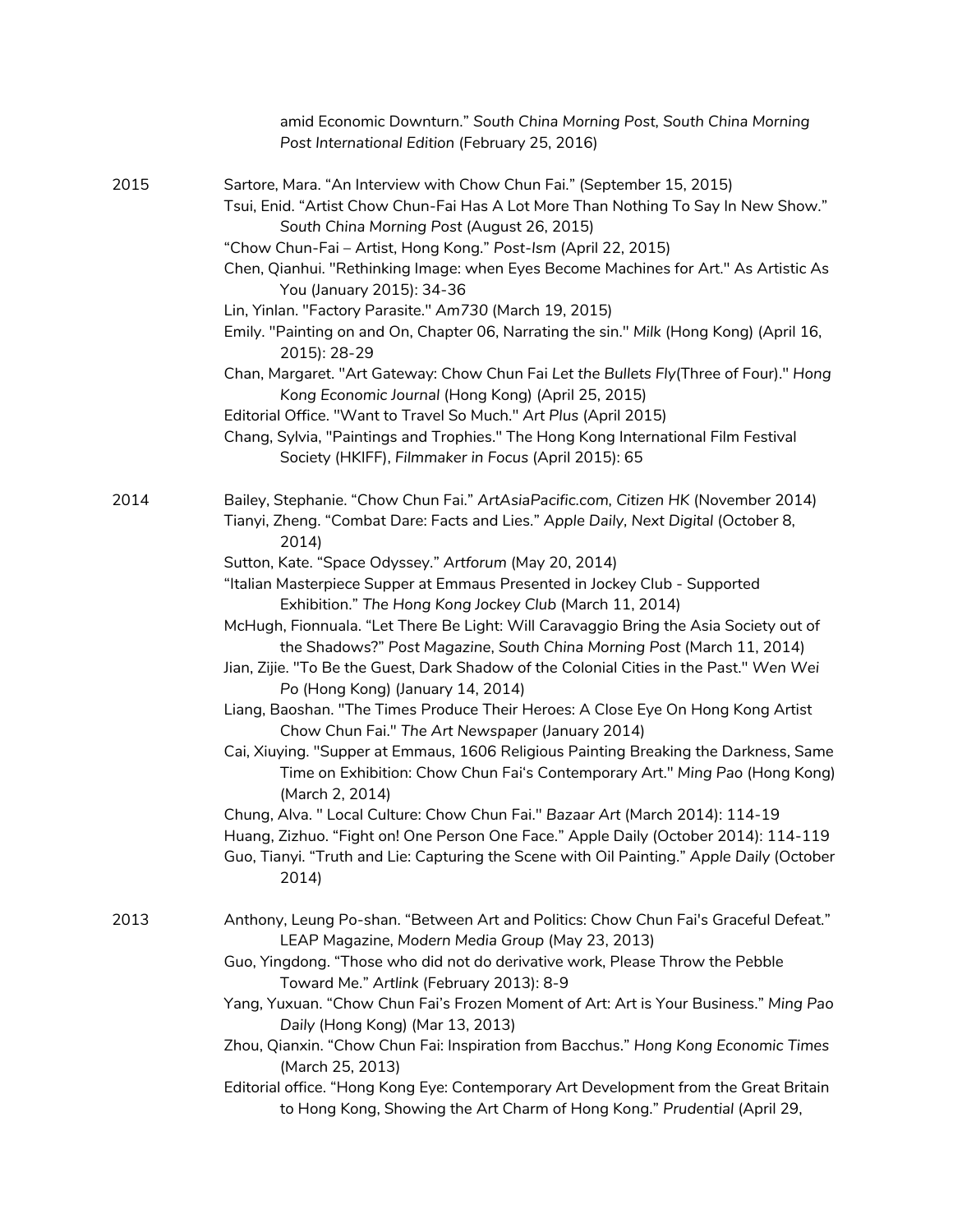2013)

- He, Zhaobin. "Roar in the Cultural World, Done With You, Timothy Fok Tsun- ting. Who is qualified to represent me?" *Apple Daily* (April 2013): *E8*
- RICCO. "Chow Chun Fai and Cyd Ho Sao-lan." *Milk* (Hong Kong) (May 12, 2013): 50-15 Leung, Po Shan. *City Magazine,* no. *440*: 88-89
- Zhang, Qixia. "Not As Good As Rumor Mongers When It Comes To Screenshots. Chow Chun Fai: I Don't Know How Far I Can Go, Either." *Hong Kong Economic Journal* (October 2013)
- Zhang, Dai. "Chou Chun Fai Has Something To Say." *The Art Newspaper Chinese Edition* (Hong Kong), no. 7 (October 11, 2013)
- Chen, Zhihui. "We don't want to be silence." *Apple Daily*(Hong Kong) (November 2013): *E2-3*
- Editorial office, "Those who react to politics with brushes." *Am730* (Hong Kong) (2013)
- 2012 Xiaomi, "Chou Chun Fai: rebuilding the classic." *Delta Zhi* (Hong Kong) (January 2012): 34-35
	- Editorial office, "Local artist make fun of the Chief Executive election." *Apple Daily* (Hong Kong) (February 2012): *A2*
	- Editorial office, "Political Art vs Internet Secondary Creation." *Hong Kong Economic Journal (Hong Kong)* (February 2012): *C3*
		- Editorial Office, "Seeing Art piece and talking freely in Front of the Artist." *Apple Daily* (Hong Kong) (June 2012): *A8*
	- Jia, Shengfeng. "Reflection on derivative recreation." *Ming Pao Daily* (Hong Kong) (June 2012): 60-64
	- Zheng, Tianyi. "Transfer of sovereignty over Hong Kong for fifty years: fifteen local artists' collective representation of the image of Hong Kong." *Hong Kong Economic Journal* (Hong Kong) (June 29, 2012): *C3*
	- Zheng, Tianyi. "Artist's Revolt in Turbulent Days: From Silence to Civil Protest." *Hong Kong Economic Journal* (Hong Kong) (July 20, 2012): *C3*
	- Editorial office. "Athletes response to the Scholarism's appeal, Cultural Icons Join in the Protest Crowd." *Apple Daily* (Hong Kong) (July 29, 2012): *C3*
	- Lin, Huajun. "The Cultural World's Ma Fung-Kwok, Derivative Work is Created by Hong Kong Citizen." *Ming Pao* (Hong Kong) (Aug 3, 2012): *A11*
	- Zheng, Tianyi. "Kick Timothy Fok Tsun-ting Out of His Place, and Then? Three Candidates' Cultural Manifesto." *Hong Kong Economic Journal* (Aug 7, 2012): *C3*
	- Editorial Office. "The Conservative Ma Fung-Kwok: I don't believe Wang Yang's fake suicidal news." *Apple Daily* (2012)*: A8*
	- Editorial Office. "Post-Fok Tsun-ting Era, Social Condition Even Worse Than Before. Artists Defend Against 'Dong Fang Hong'." *Hong Kong Economic Journal* (September 1, 2018): A10
	- Editorial Office. "Chow Chun Fai Still Life Paintings Attract Cyber Citizen." *Hong Kong Economic Journal* (September 3, 2012)
	- Editorial Office. "Chow Chun Fai and Ip Kin Yuen: Strongly Against Pro- Establishment Camp." *Apple Daily* (Hong Kong) (September 9, 2012): *A10*
	- Editorial Office. "WOOFERTEN being haunted?", *WOOFERTEN* (Hong Kong)

(September

2012)

Liang, Weishi. "Utopian Artist Chow Chun Fai? " *Hong Kong Economic Journal* (October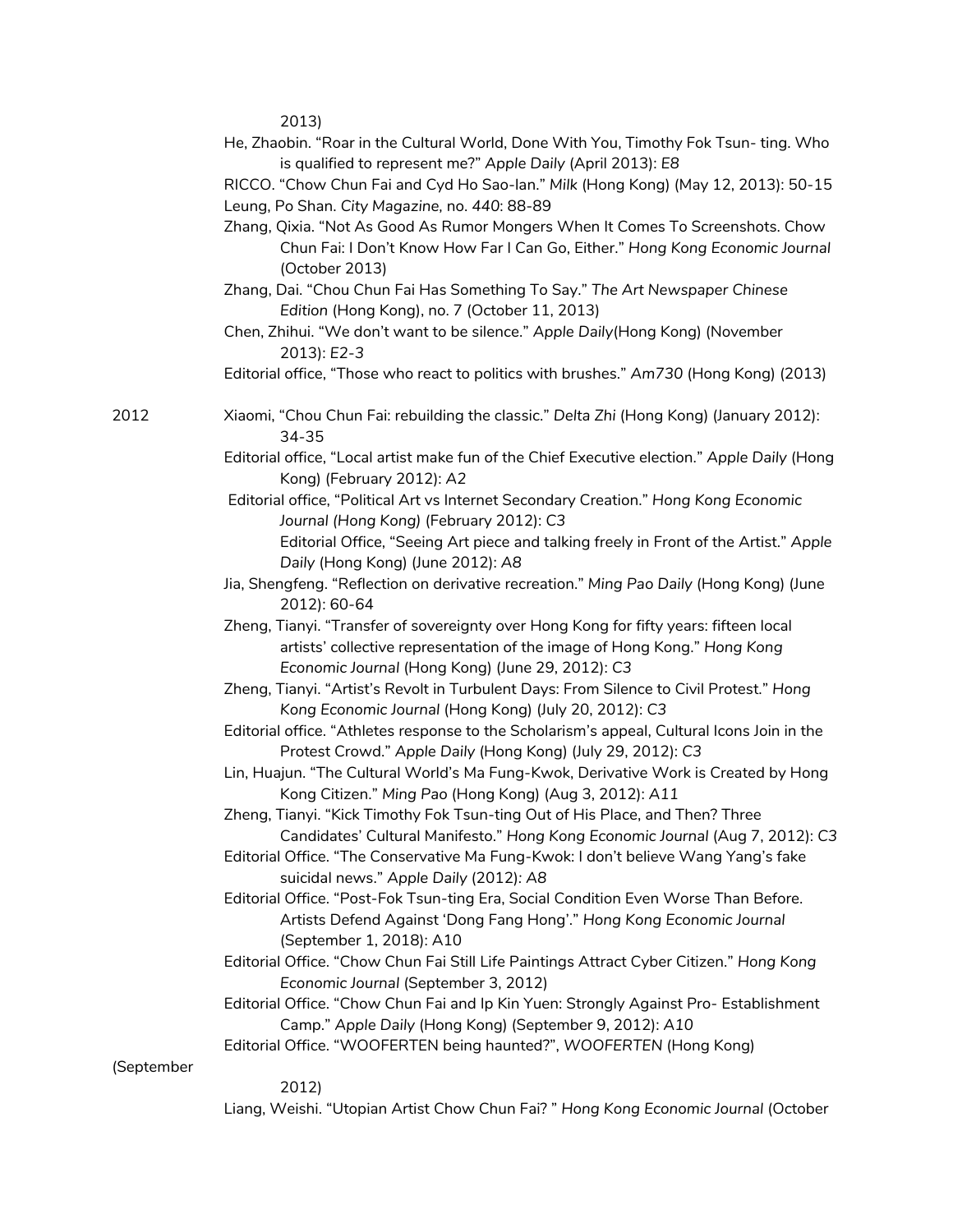|               | 17, 2012): C5<br>Editorial Office. "Industrial Space Rent Price Keeps Going High, Artists Worrying That<br>Culture Will Die." Sharp Daily (Hong Kong) (Oct 17, 2012): 18<br>Wang, Dongliang."Holding Cultural Events like Making a Show, People in Art Industry<br>say No." Sing Tao Daily (Hong Kong (November 3, 2012): A18                                                                                                                                                                                                                                                                                                                                                                                                                                                                                                                                                                                                                                                                                                                                                                                                                                                                                                                                                                                                                                                                                                                                                                                                                                                                                                               |
|---------------|---------------------------------------------------------------------------------------------------------------------------------------------------------------------------------------------------------------------------------------------------------------------------------------------------------------------------------------------------------------------------------------------------------------------------------------------------------------------------------------------------------------------------------------------------------------------------------------------------------------------------------------------------------------------------------------------------------------------------------------------------------------------------------------------------------------------------------------------------------------------------------------------------------------------------------------------------------------------------------------------------------------------------------------------------------------------------------------------------------------------------------------------------------------------------------------------------------------------------------------------------------------------------------------------------------------------------------------------------------------------------------------------------------------------------------------------------------------------------------------------------------------------------------------------------------------------------------------------------------------------------------------------|
| 2011          | McMillan, Alex Frew. "In Hong Kong, Artists Open Their Studios." (2011)<br>Editorial office. "Site Visit At Industrial Area: A 10-year art dream." Oriental Daily<br>News (Hong Kong) (January 16, 2012): E3<br>Editorial office. "Inheritance and Innovation: The style that merges tradition and new art<br>style." Apple Daily News (Hong Kong) (June 21, 2011): E5<br>Liang, Baoshan. "A Brief Introduction About Chou Chun Fai and Ivy Ma's Art Subject and<br>Media Exploration." Century Monthly (Hong Kong), no. 128 (November 21,<br>2011                                                                                                                                                                                                                                                                                                                                                                                                                                                                                                                                                                                                                                                                                                                                                                                                                                                                                                                                                                                                                                                                                          |
| 2010<br>Tan." | DeWolf, Christopher, and Thomas Lee. "Gallery: Inside the Private Art Studios of Fo                                                                                                                                                                                                                                                                                                                                                                                                                                                                                                                                                                                                                                                                                                                                                                                                                                                                                                                                                                                                                                                                                                                                                                                                                                                                                                                                                                                                                                                                                                                                                         |
|               | Cable News Network (CNN) (January 15, 2010)<br>Abiange. "Fotanian's 2010 Sketch, Cross Over the Reading Requirement of Time."<br>The Chinese University of Hong Kong Student Press (February 2010): 37<br>Editorial office. "Artist Group Prepared Food and Electric Generator to Defend Against<br>Gentrification." Apple Daily (Hong Kong) (March 2010): A14<br>Li, Ziyuan. "A Decades Memo: Written beside the Fotanian Open Studios 2010", Art<br>Gallery Magazine (March 2010): 100-101<br>Editorial office, "Chow Chun Fai: Crack jokes are the protective color of the unidentified<br>identity." ARTCO (March 2010): 136-137<br>Editorial office, "A Creative Journey with Lung Kong Exhibition." The 15th IFVA (March<br>2010): 92-93<br>Liang, Siying. "Napoleon Becomes Guanyu, Jesus Becomes Wu Song, Chou Chun Fai's<br>'Step The Line' Shows Classic Again." Sing Tao Daily (Hong Kong) (June 6,<br>2010)<br>Joane. "On exhibition, 'Reproduction of Reproduction." Sing Tao Daily (Hong Kong)<br>(October 2, 2010)<br>Liu, Xiuyi. "Chow Chun Fai, Reproduction of Reproduction." Artforum (Hong Kong)<br>(October 14, 2010)<br>Adao. "Subtle Whispers Under Grand Narratives: Chow Chun Fai's solo exhibition<br>Reproduction of Reproduction." Hong Kong Economic Journal (October 15,<br>2010)<br>Xiaocao. "Chou Chun Fai: My Color Painting Era." City Magazine (2010): 166-167<br>Editorial office. "Chou Chun Fai: What Are You Reading?" Jet (2010): 166-167<br>Editorial office. "Impression, Eileen Chang, First Year Painting Award Work Selection."<br>(November 2010)<br>Time out Hong Kong Art Guide Cover Image |
| 2009          | DeWolf, Christopher. "A City on Screen and in Paint." URBANPHOTO (September 10,                                                                                                                                                                                                                                                                                                                                                                                                                                                                                                                                                                                                                                                                                                                                                                                                                                                                                                                                                                                                                                                                                                                                                                                                                                                                                                                                                                                                                                                                                                                                                             |
|               | 2009)<br>"Visit Chou Chun Fai's New Home." Sing Tao Daily (Hong Kong) (2009)<br>Images from Wen Wei Po shooting.                                                                                                                                                                                                                                                                                                                                                                                                                                                                                                                                                                                                                                                                                                                                                                                                                                                                                                                                                                                                                                                                                                                                                                                                                                                                                                                                                                                                                                                                                                                            |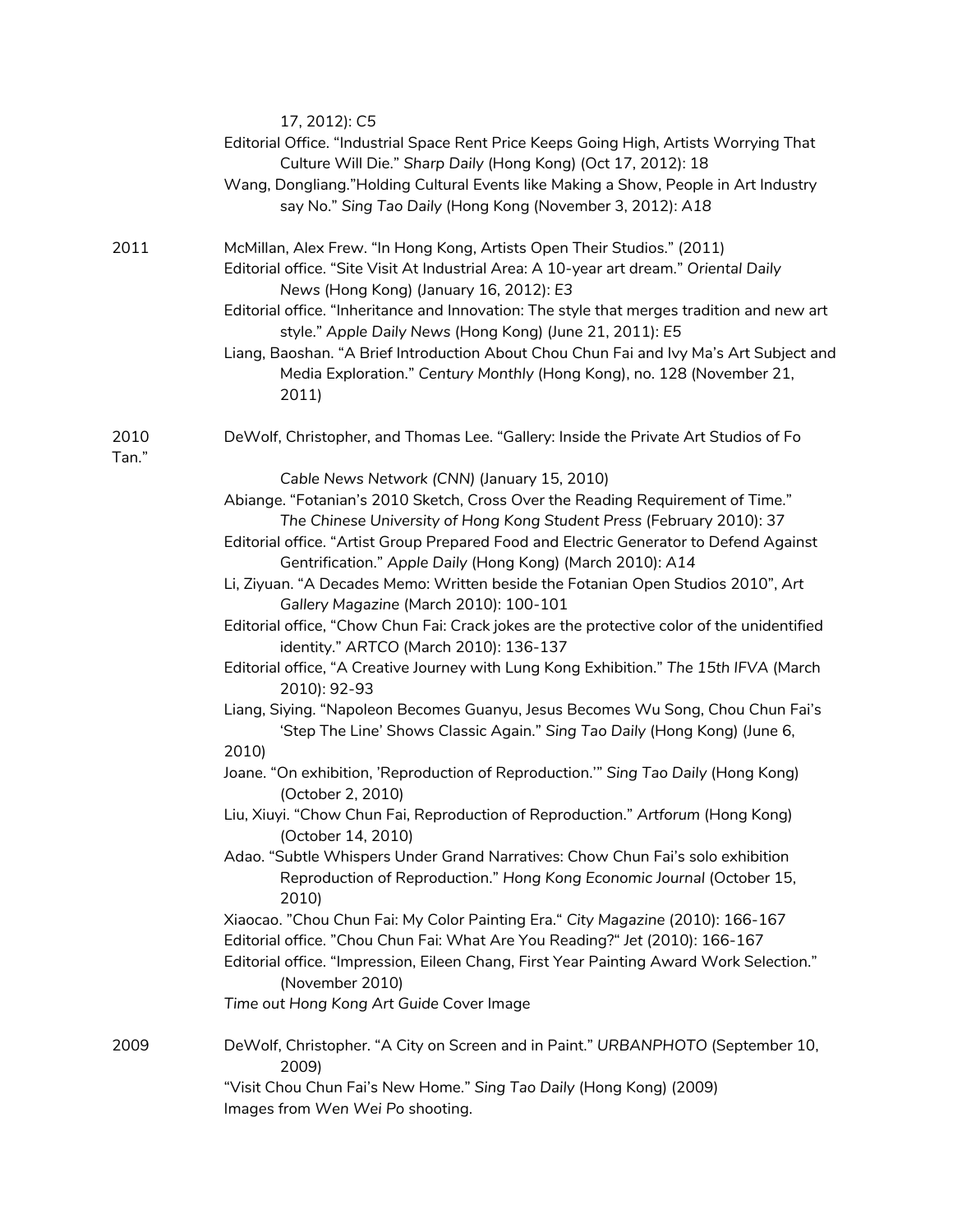|      | Chao Xiao "Loud Discussion." Life So Gd (2009): 86-87<br>Chao Xiao "Mobile Activity @Fotan." Life So Gd (2009): 88-89<br>Chow Chun Fai "the West Kowloon Cultural District Can Give Hong Kong Economic<br>Benefits." Image. C for Culture. |
|------|--------------------------------------------------------------------------------------------------------------------------------------------------------------------------------------------------------------------------------------------|
|      | Images from Milk Magazine.                                                                                                                                                                                                                 |
|      | Interview with Chou Chun Fai, Milk Magazine.                                                                                                                                                                                               |
|      | "Looking Back to the era of Hong Kong Movies" Sing Tao Daily (Hong Kong) (February<br>2009)                                                                                                                                                |
|      | "Nostaliga for HK cinema's heyda inspires artist." South China Morning Post (January<br>2009)                                                                                                                                              |
|      | "Interview with Chow Chun Fai." Face to Face (February 2009)                                                                                                                                                                               |
|      | Entertainment Group. "Mini 100 Years." Entertainment (February 2009)                                                                                                                                                                       |
|      | Yu Lin Hong " Freeze the frame by chow chun fai." Hong Kong Walker                                                                                                                                                                         |
|      | "Artist Chow Chun Fai light, shadow, painting." Milk Magazine (2009)                                                                                                                                                                       |
|      | "Local artist's live interpretation of classic painting raises eyebrows."                                                                                                                                                                  |
|      | "Brand Remade in Shanghai." Ming Pao (April 2009)                                                                                                                                                                                          |
|      | "Artist Makes Sure Fair Goes With A Bang." South China Morning Post (May 2009): C2<br>"Brand Remade in Shanghai." Ming Pao (April 2009)                                                                                                    |
|      | Xiao, Cao. "Forever Shang Tan." City Magazine (May 2009): 63                                                                                                                                                                               |
|      | "Culture Club." Hong Kong Tatler (May 2009): 130-134                                                                                                                                                                                       |
|      | "Shanghai Tang x reinterpretation of classics." Lime (May 2009): 86-89                                                                                                                                                                     |
|      | "The Hong Kong Connection." HK Magazine (Jun 2009): 10                                                                                                                                                                                     |
|      | Zhong, Xue Er. "Charcoal X The Value of Art." Lingnan Fol. (Jun 2009): 52-56                                                                                                                                                               |
|      | DeWolf, Christopher. "Not-Fine-Arts." SCMP (July 2009)                                                                                                                                                                                     |
|      | "Paddington's station." Post Magazine: 40-42                                                                                                                                                                                               |
|      | "Hong Kong Rising." Envision (2009): 44-47                                                                                                                                                                                                 |
|      | Lai, Alex. "Defining Studios." Interiors: 138-144                                                                                                                                                                                          |
|      | "Tobias Berger." Asia Art Pacific: 168-171                                                                                                                                                                                                 |
|      | "Charcoal open-house walk into organic community." Bai Hua Magazine                                                                                                                                                                        |
| 2008 | Grand Prize "Shaolin Soccer, If We Don't Have Any Dream in Life."                                                                                                                                                                          |
|      | Pau, Bonnie. "Northern Exposure." Perspective (October 2008): 81                                                                                                                                                                           |
|      | "Frieze Frame." Hong Kong Magazine, South China Morning Post Publishers Inc.<br>(November 2008)                                                                                                                                            |
|      | Editorial Office, "Hong Kong Arts Centre Thirty Year Arts Award": 3-5                                                                                                                                                                      |
|      | Findlay, Ian. "Hong Kong A Decade On." Asian Art News (January/February 2008):<br>96-97                                                                                                                                                    |
|      | "A Place To Be." Asian Art News (January/February 2008): 116-117                                                                                                                                                                           |
|      | "China's Visual Culture: Chang Tsong-zung." Asian Art News (January/February 2008):<br>98                                                                                                                                                  |
|      | "Hong Kong Voices: Henry Au-yeung." Asian Art News (January/February 2008): 100<br>"The Diaspora: Alice King." Asian Art News (January/February 2008): 102                                                                                 |
|      | "Arts Advocacy: Agnes Lin." Asian Art News (January/February 2008)                                                                                                                                                                         |
|      | "A Master's View: Gaylord Chan (b.1925)." Asian Art News (January/February 2008)                                                                                                                                                           |
|      | "Raising Standards: Dr. Annie Wong." Asian Art News (January/February 2008): 106<br>"Asia-Pacific Connection: Koru Contemporary Art." Asian Art News (January/February                                                                     |
|      | 2008): 110<br>"Museum Quality: Gaffer Studio Glass." Asian Art News (January/February 2008): 111                                                                                                                                           |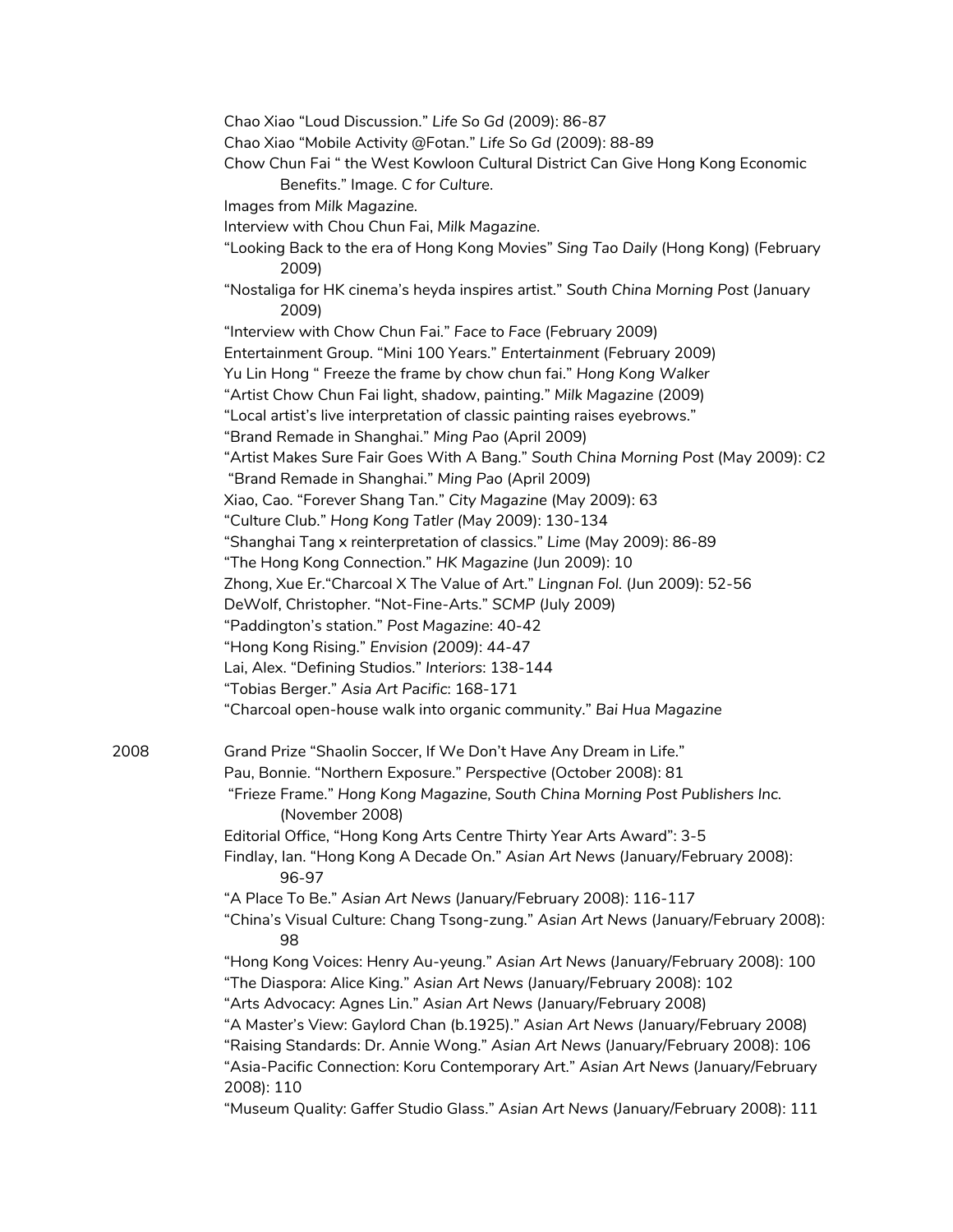Wong, Ming Lok. "People's Art." *Oasis* (January/February/March 2008): 50-52 "Chow Chun Fai Interview." *Spring* (2008): 24-25 "Fotan." *Spring* (2008): 26-27 Thompson, Jonathan. "The Pivotal Decade." *Asian Art News, 18, no. 6* (November/December 2008): 102–105 Morin, Claire. "The Art of Giving." *Time Out Hong Kong* (October/November 2008): 56 "A Brush with Beijing ." *Hong Kong Magazine, South China Morning Post Publishers Inc.*(August 2008) Jiang, Kangquan. "FOTAN and Its Phantom." *Sunday Ming Pao* (January 13, 2008) Li, PeiWen. "Art in Containers, Rainbow in West Kokloon." *Ming Pao Daily* (May 16, 2008) Lam, Fanny. "Made in Hong Kong: Talent Artist In Hong Kong." *ELLE* (June 2008): 181 Leung, Janice. "The Planner." *South China Morning Post* (April 28, 2008) Liang, Jiali. "A Portrait of the Artist as a Young Man." *U Magazine* (August 8, 2008): 20–27 Liang, Lemin. "Fotain 2008 - Contemporary Art." *Hong Kong Economic Times* (January 11, 2008) "Made in Hong Kong - We Proud." *U Magazine* (January 1, 2008) Mei, Siyi, and Shaowen Cai. "Rent Inflation Scare Artisan Away." *Sing Tao Daily* (January 17, 2008) Morin, Clare. "The Art of Giving." *Time Out Hong Kong* (October 22, 2008) Pau, Bonnie. "Drifting Dream." *Perspective* (July 2008): 84–89 Shi, XiuEn. "Trompe L'oeil - Get to Know Street Art." *Sing Tao Daily* (Feb 6, 2008) "The Preview of New West Kowloon Exhibition Venue." (2008) Wei, Wei, and Zhanfeng Liang. "Under the Nest: Arts in Hong Kong." *Wen Wei Po* (August 2, 2008) Xiao, Xiaohua. "Art Studios: In or Out? - Response to the Rent Raise." *Hong Kong Economic Times* (January 10, 2008) Xu, Xianshi. "A Tale of Two Cities: Hong Kong Artisan's Studio in Beijing." *Ming Pao Weekly* (July 26, 2008): 86–90 Yau, Chui-yan. "HK's Young Artists Make Their Mark in Biggest Regional Event." *Sunday Morning Post* (October 26, 2008) Zeng, Xiangtai. "Art and Management: Relative VS. Obsolute." *Sunday Ming Pao* (January 13, 2008) Zhang, Zhiqi, editor. "Founders of Fotan: Creation in the Industrial Area." *Hong Kong Economic Times* (January 2008) Zhou, JunLin. "Under the Nest: Artisan's Immigration." *Sunday Ming Pao* (August 24, 2008) Chen, Peicen. "1st, Hong Kong International Contemporary Art Fair: A Tendency of Young Localization." *Art Fair* (November 2007): 54-56 Henry, Gerard. "Made in Hong Kong." *Paroles* (2008): 26–28 2007 Museums of Contemporary Art. "China's Next Wave." News Release, *MOCA China* Editorial Office. "Chow Chun Fai 'Recreation of Infernal Affairs' Painting and Video." *Hong Kong Economic Times* (August 7, 2007) "Collect the Memories in Hong Kong." *Take Me Home* (August 31, 2007) "Creative Artists: I love MK!" *Hong Kong Economic Times* (August 21, 2007)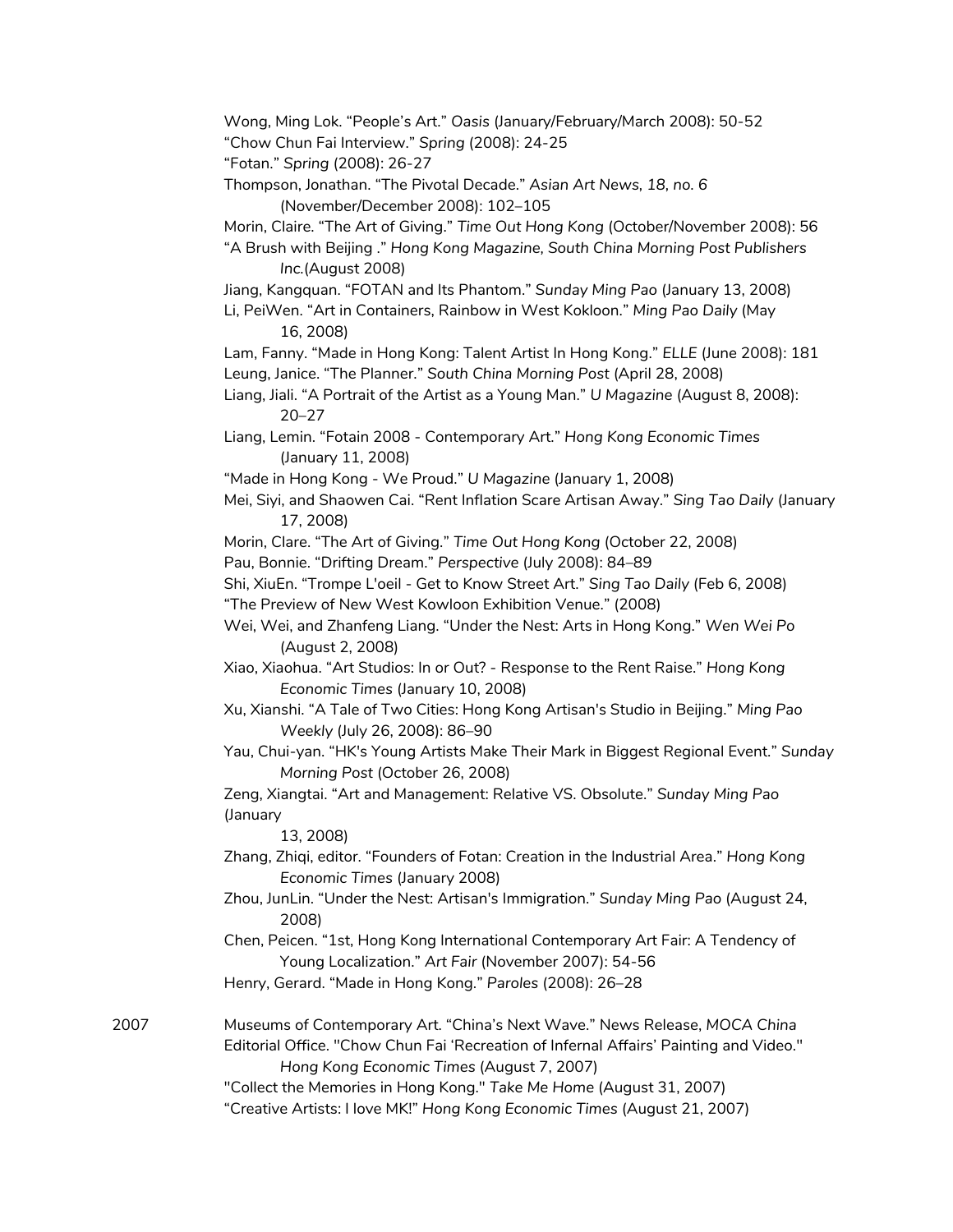"Declarations of LOVE in MK." *Apple Daily* (Hong Kong) (August 18, 2007)

Galdys. "Edge of Hong Kong: All Boys Class." *Metropop* (Hong Kong) (August 2007)

Findlay, Lan. "Inside Looking Out At Oasge Kwun Tong." *Asian Art News* (May/June 2007): 93

Huan, Wei. "The Tide of Art in the Factory Area." *Sing Tao Daily* (Hong Kong) (June 7, 2007)

Huang, Congyu. "New Exploration of Photography." *Wen Wei Pao* (Hong Kong) (February 27, 2007)

- "I Love MK." U Magazine(Hong Kong), *Hong Kong Youth Arts Foundation* (August 17, 2007)
- "I Love MK." Apple Daily (Hong Kong), Hong Kong Youth Arts Foundation (August 18, 2007)

Lee, Sophie. "The Artist As Intellectual." *Muse* (Hong Kong) (March 2007)

- Leung, Janice. "Capital Gains Local Artists Seeking More Creative Pastures Are Moving to Beijing." *South China Morning Post* (October 16, 2007)
- Liang, Zhanfeng. "Edge of Hong Kong." *Wen Wei Po* (Hong Kong) (August 5, 2007)
- Liang, Zhanfeng. "2007 Visual Art: Showing A New Trend of Localization." *Wen Wei Po* (Hong Kong) (December 30, 2007)
- Lin, Sihua. "Search the Feel of Hong Kong." *Hong Kong Economic Times* (August 30, 2007)

"Looking at MK from a Small Box." *Sing Tao Daily* (August 23, 2007)

- "One Night In Mong Kok." *Hong Kong Economic Times* (August 22, 2007)
- Editorial Office. "Reflection of Videos." *AM730* (Hong Kong) (February. 28, 2007)

Miqi. "Shopping and Enjoying the Art Tide." Compiled by Zhuoxi. Ming Pao *Daily* (Hong Kong) (August 25, 2007)

"Teenagers' Rhapsody of Mong Kok." *Hong Kong Economic Times* (August 28, 2007) Editorial Office. "The Exhibition from Camera to Lens." *Apple Daily* (Hong Kong)

(February 24, 2007)

Wei. "Wandering in the Hidden World of Art." *PLAYGROUND* (January 1, 2007) "Who Is the Crazy One?" *FHM Time* (Taiwan) (September 3, 2007)

Wu, Aida. "Industrial Area in Hong Kong: On Fire." *Art World* (Hong Kong) (April 2007)

Xiao, Xiaohua. "Tea Time With Chow Chun Fai." *Hong Kong Economic Times* (March 28, 2007)

Yee-wan, Koon. "From Gray Streets and Red Cabs To Michelangelo And Da Vinci." *Muse* (Hong Kong) (March 2007)

- Yeung, Miranda. "Artists Think inside the Boxes." *Young Post*, *SCMP* (Hong Kong), *Hong Kong Arts Foundation* (August 15, 2007)
- Zhong, WeiYing. "Installation Art: Students' View Of Mong Kok." *Sing Tao Daily* (Hong Kong) (August 28, 2007)

Zhong, Xinqi. "Renaissance Masterpiece Recreation - Cameras Instead of Brushes." *Wen Wei Pao* (Hong Kong) (February 24, 2007)

Antoinette, Michelle. "Outside Looking In: Impressions of Hong." *Eyeline 64* (2007): 47–51

"Chow Chun Fai: The Art Thinker." *Hong Kong Museum of Art* (2007)

"Cover Story: Start with the Art." *Hong Kong Business* (December 2007): 18– 19

Leung, Ronny. "Forward to Yesterday." *Oasis* (December 2007): 248–261